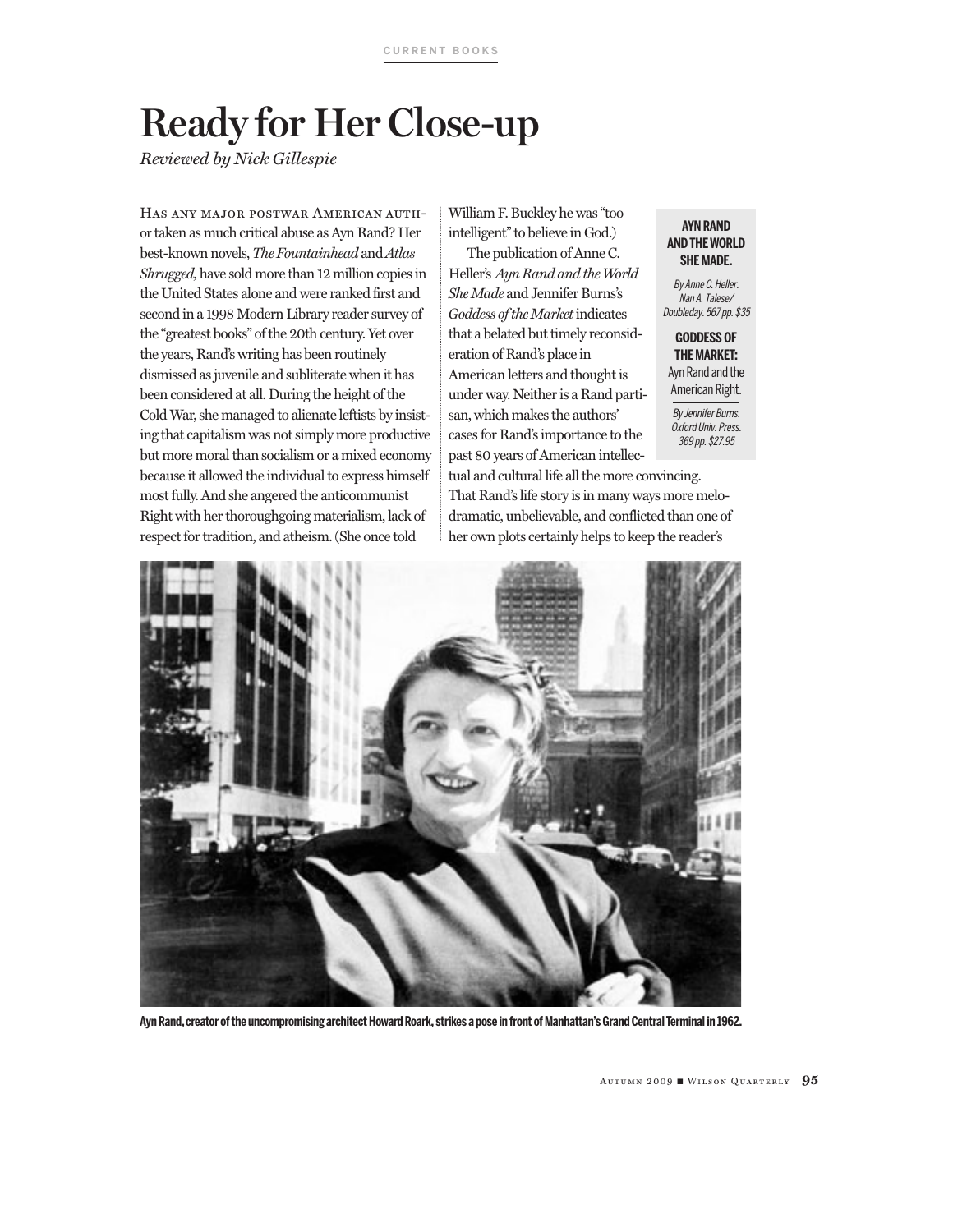attention. As Burns puts it, "The clash between her romantic and rational sides makes [her life] not a tale of triumph, but a tragedy of sorts."

**Boulding Rosenbaum in Russia in 1905,<br>Rand emigrated to the United States in<br>1926 and thoroughly reinvented herself is<br>callife for more successfully than Jay Cataby or** Rand emigrated to the United States in 1926 and thoroughly reinvented herself in real life far more successfully than Jay Gatsby ever managed to do in fiction. Moving to Hollywood to be in the film industry, she met legendary director Cecil B. DeMille and, despite her heavily accented English, talked her way into a job reading scripts for him. On a movie set, Rand met the man who would become her husband, an unambitious bit player named Frank O'Connor who nonetheless became the model for her relentlessly proactive, sexually rapacious heroes. By 1935, her play *The Night of January 16th,* a courtroom drama in which the audience voted on the verdict for an accused murderer each night, was a minor hit on Broadway. She soon published two novels, *We the Living* (a grim account of life in the Soviet Union) and *Anthem* (which portrays a future in which collectivization has effectively wiped out the individual). Then, in 1943, she struck it rich with *The Fountainhead,* a best-selling potboiler-cumnovel-of-ideas in which the hero, architect Howard Roark, blows up a housing project rather than see his original design compromised.

In 1950, Rand met Nathan Blumenthal, a UCLA undergrad 25 years her junior who would later change his name to Nathaniel Branden, honoring Rand by incorporating her surname into his new one, and become her designated "intellectual heir," business partner, and secret lover. During the 1950s, Rand struggled with the writing of *Atlas Shrugged* and the creation, with Branden's help, of a unified philosophical system that conceived of "man as a heroic being, with his own happiness as the moral purpose of his life, with productive achievement as his noblest activity, and reason as his only absolute." Relocated in New York, Rand and Branden announced to their spouses that their love affair proceeded not from low passions but from high principle. "If we mean the values we profess," Rand explained, "how can [Nathan and I] not be in love?" While publicly advocating living a transparent life with no regrets, Rand insisted that the arrangement be kept secret from even the couples' closest friends and associates.

The affair, which continued sporadically over the next decade, eventually led to an acrimonious split among the participants. Betrayed by her emotions when Branden finally rejected her, the archrationalist Rand slapped him and spat on him, reportedly exclaiming, "If you have an ounce of morality left in you, an ounce of psychological health, you'll be impotent for the next 20 years." The Brandens divorced and Nathaniel moved back to California, where he became a leading figure in the self-actualization movement. O'Connor slid into quiet alcoholism and stayed married to Rand until his death in 1979.

By the time she died, at age 77 in 1982, Rand had delineated what she and her followers insisted was the most significant new philosophy since Aristotle ("objectivism," which emphasized rationality as the defining characteristic of humanity) and was hailed as the godmother of small-government, profreedom libertarians (whom she dismissed as "hippies of the right"). A self-declared "radical for capitalism" who praised the "virtue of selfishness" and exulted the individual above any group, Rand continues to excite the reading public, moving upward of half a million volumes of her fiction and essay collections a year.

Indeed, since the publication of *The Fountainhead* Rand has been a bona fide cultural touchstone whose long shelf life appears to have no expiration date, especially in a time of economic crisis and resurgence of the Big Government she inveighed against. Earlier this year, for instance, latenight TV host Jimmy Fallon did a bit in which audience members ate pages of Rand's free market–friendly books for sustenance as the stock market tanked. Regular (though ever-changing) reports in *Variety* insist that true-believing "Randroids" Brad Pitt and Angelina Jolie—or is it Charlize Theron now?—are very, very close to rolling film on an A-list version of *Atlas Shrugged* written by the screenwriter of *Braveheart.* Entrepreneurs ranging from *Playboy* founder Hugh Hefner to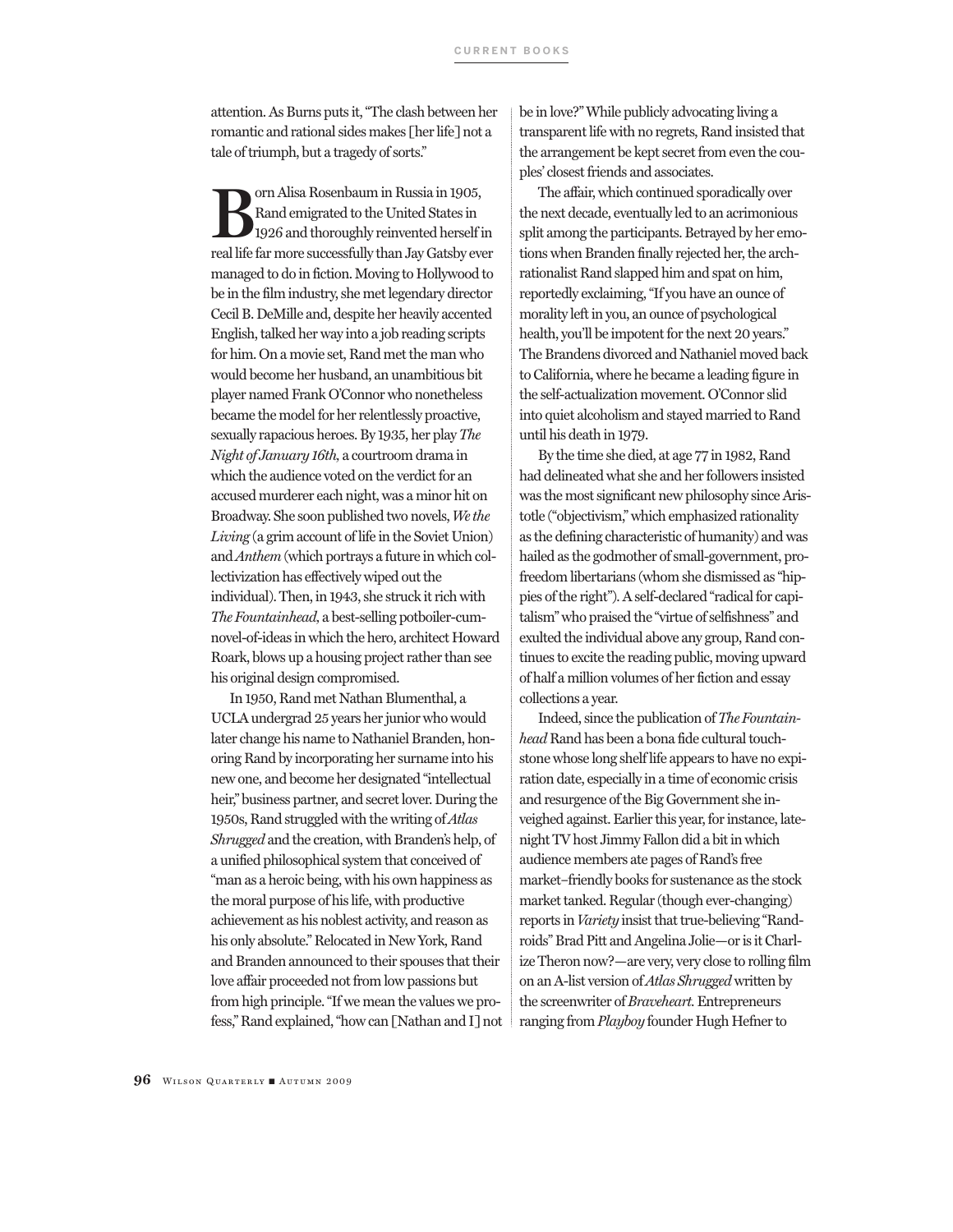BB&T chief John Allison have pledged allegiance to Rand's archly individualistic philosophy that declares, "I am a man who does not exist for others." One member of Congress, Rep. John Campbell (R-Calif.), gives his interns *Atlas Shrugged* as a parting gift.

Since the TARP bailout last fall and the prospect of significant increases in taxes and regulation under President Barack Obama, the blogosphere has been abuzz with chatter about "Going Galt," or pulling out of everyday economic life and retreating to a secret, laissez-faire lair, just like the unapologetic capitalist heroes of *Atlas Shrugged*  who go on "strike" rather than submit to confiscatory taxes and a state takeover of their companies.

Despite—or perhaps because of—such persistent mass appeal, critics have never been kind to Rand. Consider the universally negative reaction to *Atlas Shrugged* upon its publication in 1957. This 1,100-page, densely plotted tale, packed in equal measure with descriptions of rough sex and paeans to capitalist innovation, climaxes in a Castro-length radio address in which the protagonist, John Galt, lauds "the man at the top of the intellectual pyramid [who] contributes the most to all those below" and attacks "the man at the bottom who, left to himself, would starve in his hopeless ineptitude."

There's a strong case that Whittaker Chambers's notorious takedown of the novel remains the definitive poison-pen review; it makes Mark Twain's legendary "Fenimore Cooper's Literary Offenses" read like a love letter. Even though he shared Rand's deep-seated contempt for the Soviet Union and willingness to testify before the House Committee on Un-American Activities about communist subversion of the United States, Chambers dismissed the novel in *National Review* not simply as "excruciatingly awful" and "remarkably silly" but as a crypto-Nazi tale of rule by a terrifying "technocratic elite" that would do away with lower life forms. "From almost any page of *Atlas Shrugged,*" Chambers wrote, "a voice can be heard, from painful necessity, commanding: 'To a gas chamber—go!' "

Chambers was hardly alone in his outraged rejection of *Atlas Shrugged*'s vision of a world in which "looters" and "moochers" stole from the productive class. *The New York Times* similarly panned the work, calling it a book "written out of hate." (Future Federal Reserve chairman Alan Greenspan, then a member of Rand's inner circle, wrote a protest letter to the paper of record, declaring Rand's righteousness in depicting "parasites who persistently avoid either purpose or reason [and thus] perish as they should.")

Contempt has long been the standard literati response to Rand. Like Jack Kerouac, Rand is typically written off as a writer whose basic appeal is to maladjusted adolescents, a sort of vaguely embarrassing starter author who is quickly outgrown by those of us who develop more sophisticated aesthetic and ideological tastes. There's more than a small degree of truth to such a characterization, but the extreme prejudice with which Rand is dismissed belies a body of work that continues to reach new audiences.

Fiven that critical context and the<br>
recession-driven boomlet in Randian<br>
thought, *Ayn Rand and the World She*<br>
Made and Coddese of the Market are not simply recession-driven boomlet in Randian *Made* and *Goddess of the Market* are not simply well-timed explorations of an enduring writer. They are essential guides to contemporary American politics and culture. A journalist with a strong background in financial reporting, Heller is excellent at capturing the loneliness at the center of Rand's (and indeed, any writer's) life. Using original research from Russia, Heller draws a critical but sympathetic thread through Rand's biography, arguing that Rand's insistence on individualism was heavily informed by the anti-Semitism her family faced in pre- and post-revolutionary Russia. Rand considered racism of any kind to be the basest form of collectivism. Heller also has a great eye for the contradictions and hypocrisy that ultimately make her subject more approachable. For instance, Rand fueled her endless writing sessions not with rational determination but with amphetamines and by sticking herself with a needle to maintain "focus," a tacit admission that even her mind had its limits. Rand and her acolytes were masters of revising history so that the grand dame was seemingly a timeless genius who had no real